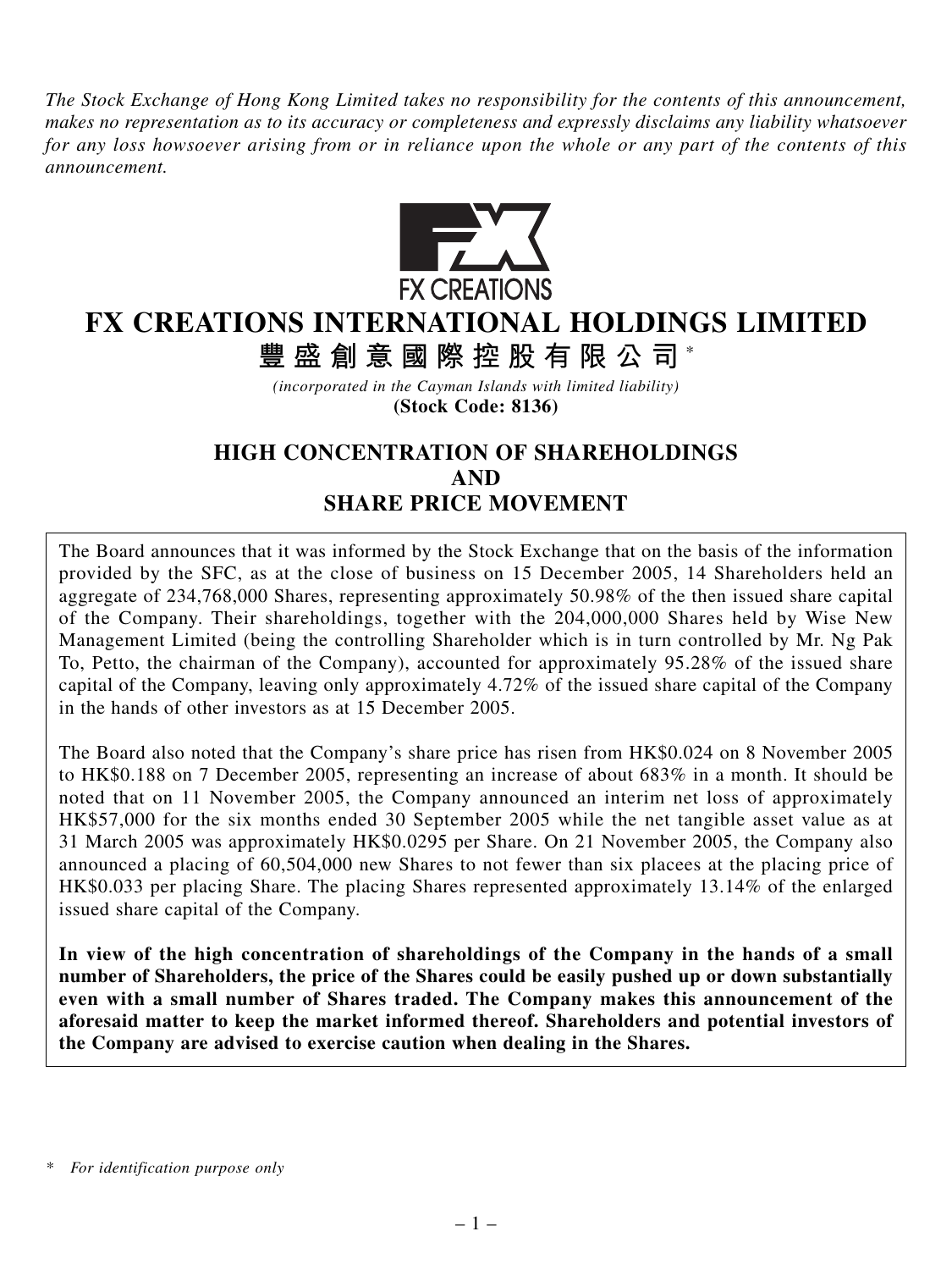### **HIGH CONCENTRATION OF SHAREHOLDINGS**

The Board was informed by the Stock Exchange that on the basis of the information provided by the SFC, as at the close of business on 15 December 2005, 14 Shareholders held an aggregate of 234,768,000 Shares, representing approximately 50.98% of the then issued share capital of the Company. Their shareholdings together with that of 204,000,000 Shares held by Wise New Management Limited (being the controlling Shareholder which is in turn controlled by Mr. Ng Pak To, Petto, the chairman of the Company) represents approximately 95.28% of the issued share capital of the Company as at 15 December 2005. Accordingly, Shares held by other small investors in the public were estimated to be approximately 4.72% of the issued share capital of the Company as at 15 December 2005.

According to the list of Shareholders provided by the branch registrar of the Company in Hong Kong as at 15 December 2005, the CCASS Participant Shareholding Report generated by HKSCC as at 15 December 2005, the registers kept by the Company pursuant to the SFO and the information provided by the SFC, the following table shows the shareholding structure of the Company as at 15 December 2005:

|                                                                                                                                                                                                 | <b>Number of Shares</b>  | Approximate<br>percentage of the<br>issued share capital<br>of the Company |
|-------------------------------------------------------------------------------------------------------------------------------------------------------------------------------------------------|--------------------------|----------------------------------------------------------------------------|
| Wise New Management Limited (Note 1)                                                                                                                                                            | 204,000,000              | 44.30%                                                                     |
| Top Accurate Limited (Note 2)                                                                                                                                                                   | 76,000,000               | 16.50%                                                                     |
| HKSCC Nominees Limited (Note 3)<br>6 Shareholders each holding 5 million<br>(i)<br>or more Shares<br>other Shareholders each holding less than<br>(ii)<br>5 million Shares                      | 59,768,000<br>19,376,000 | 12.98%<br>4.21%                                                            |
| Other public Shareholders<br>7 Shareholders each holding 5 million or<br>(i)<br>more Shares ( <i>Note 4</i> )<br>other Shareholders each holding less than<br>(ii)<br>5 million Shares (Note 5) | 99,000,000<br>2,360,000  | 21.50%<br>0.51%                                                            |
| Total                                                                                                                                                                                           | 460,504,000              | 100%                                                                       |

#### *Notes:*

1. The issued share capital of Wise New Management Limited is beneficially owned as to 45% by Cashtram, as to 30% by FXHI and as to 25% by Forge Smart. Mr. Ng Pak To, Petto, an executive Director and the chairman of the Company, holds 40% and 100% equity interests in Cashtram and Forge Smart respectively. Mr. Ho Kai Chung, David holds 30% equity interests in Cashtram. Madam Ho Pui Lai and Mr. Tan Yu, Wally holds 20% and 10% equity interests in Cashtram respectively. Madam Ho Pui Lai is the wife of Mr. Ng Pak To, Petto. Mr. Wong Wai Shan holds 100% equity interests in FXHI.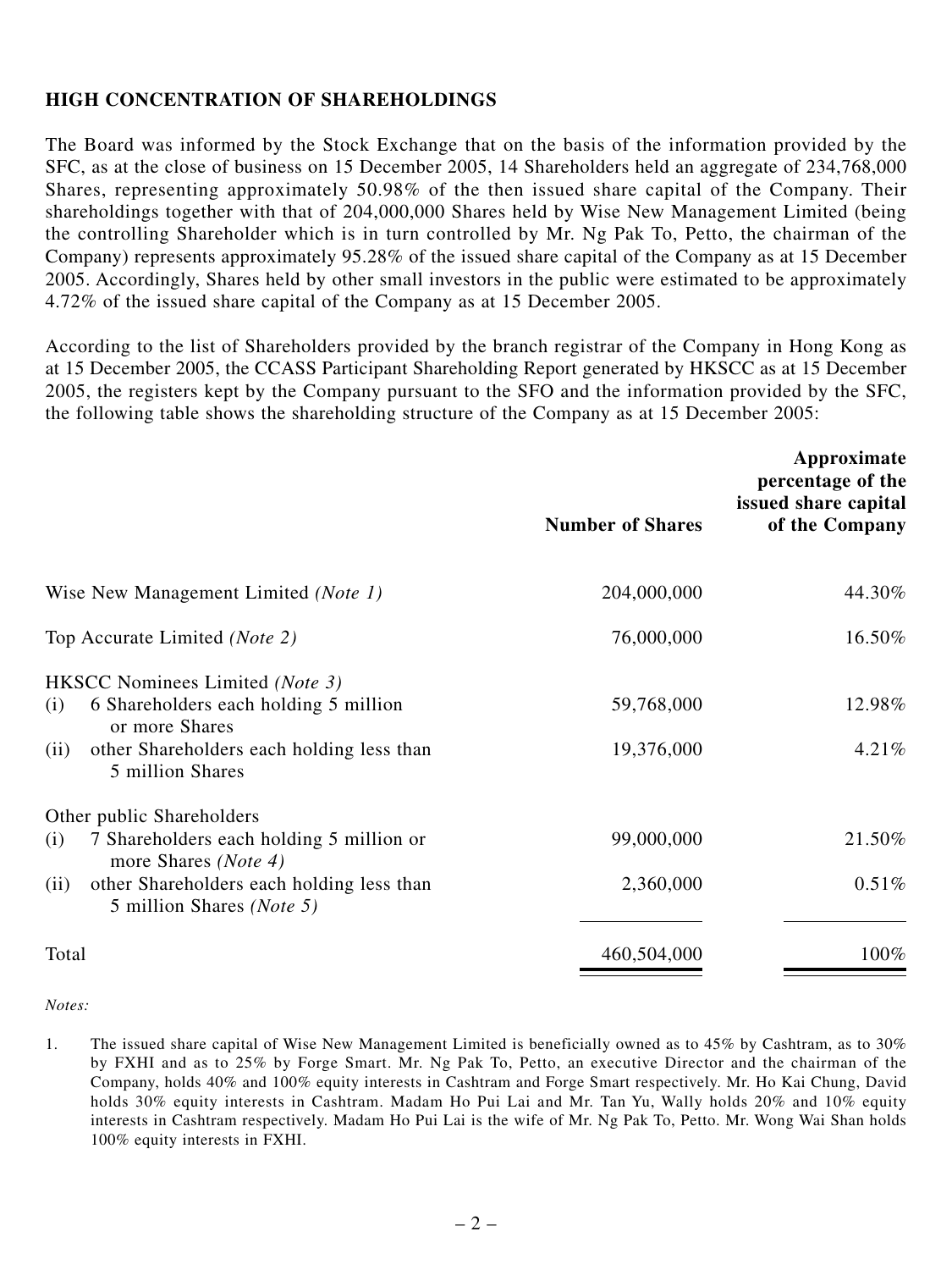On 20 June 2005, the 204,000,000 Shares held by Wise New Management Limited were pledged in favour of Corkwood Enterprises Limited, a company incorporated in the British Virgin Islands and wholly and beneficially owned by Mr. Lau Kim Hung, Jack, who accordingly, had a long position in these 204,000,000 Shares under the SFO.

- 2. The ultimate beneficial owner of Top Accurate Limited is Mr. Ma She Shing, Albert.
- 3. According to the CCASS Participant Shareholding Report generated by HKSCC dated 24 January 2006, 79,144,000 Shares were held by 52 CCASS participants as at 15 December 2005.
- 4. According to the list of Shareholders provided by the branch registrar of the Company in Hong Kong, excluding Wise New Management Limited, Top Accurate Limited and the HKSCC Nominees Limited, there were 7 Shareholders holding 5 million or more Shares as at 15 December 2005.
- 5. According to the list of Shareholders provided by the branch registrar of the Company in Hong Kong, excluding Wise New Management Limited, Top Accurate Limited and the HKSCC Nominees Limited, there were 32 Shareholders holding less than 5 million Shares as at 15 December 2005.

Save as disclosed above, the Company does not recognise or aware of any other persons / individuals who are interested in 5% or more of the issued share capital of the Company as at 15 December 2005 and save as disclosed above, the Company, having made all reasonable enquiries, is not aware of its connected persons having any interests in the Shares as at 15 December 2005.

### **SHARE PRICE MOVEMENT**

The Board also noted that the Company's share price has risen from HK\$0.024 on 8 November 2005 to HK\$0.188 on 7 December 2005, representing an increase of about 683% in a month. The Company wishes to state that, save for the information disclosed below, it is not aware of any reasons for such increase.

In the Interim Results Announcement dated 10 November 2005, the Company announced an interim net loss of approximately HK\$57,000 for the six months ended 30 September 2005, compared with a net loss of approximately HK\$1.2 million for the same period last year. The Shareholders' fund as at 31 March 2005 was approximately HK\$11.8 million, with a total of 400 million issued Shares. The net tangible asset value as at 31 March 2005 was approximately HK\$0.0295 per Share.

In the Placing Announcement dated 21 November 2005, the Company announced a placing of 60,504,000 new Shares to not fewer than six placees at the placing price of HK\$0.033 per placing Share. The placing price represented a discount of approximately 17.5% to the closing price of HK\$0.04 on 18 November 2005. The placing Shares represented approximately 13.14% of the enlarged issued share capital of the Company.

Save as disclosed in the Interim Results Announcement and the Placing Announcement, the Board confirms that there are no negotiations or agreements relating to intended acquisitions or realisations which are discloseable under Chapters 19 to 20 of the GEM Listing Rules, neither is the Board aware of any matter discloseable under the general obligation imposed by Rule 17.10 of the GEM Listing Rules, which is or may be of a price-sensitive nature.

**In view of the high concentration of shareholdings of the Company in the hands of a small number of Shareholders, the price of the Shares could be easily pushed up or down substantially even with a small number of Shares traded. The Company makes this announcement of the aforesaid matter to keep the market informed thereof. Shareholders and potential investors of the Company are advised to exercise caution when dealing in the Shares.**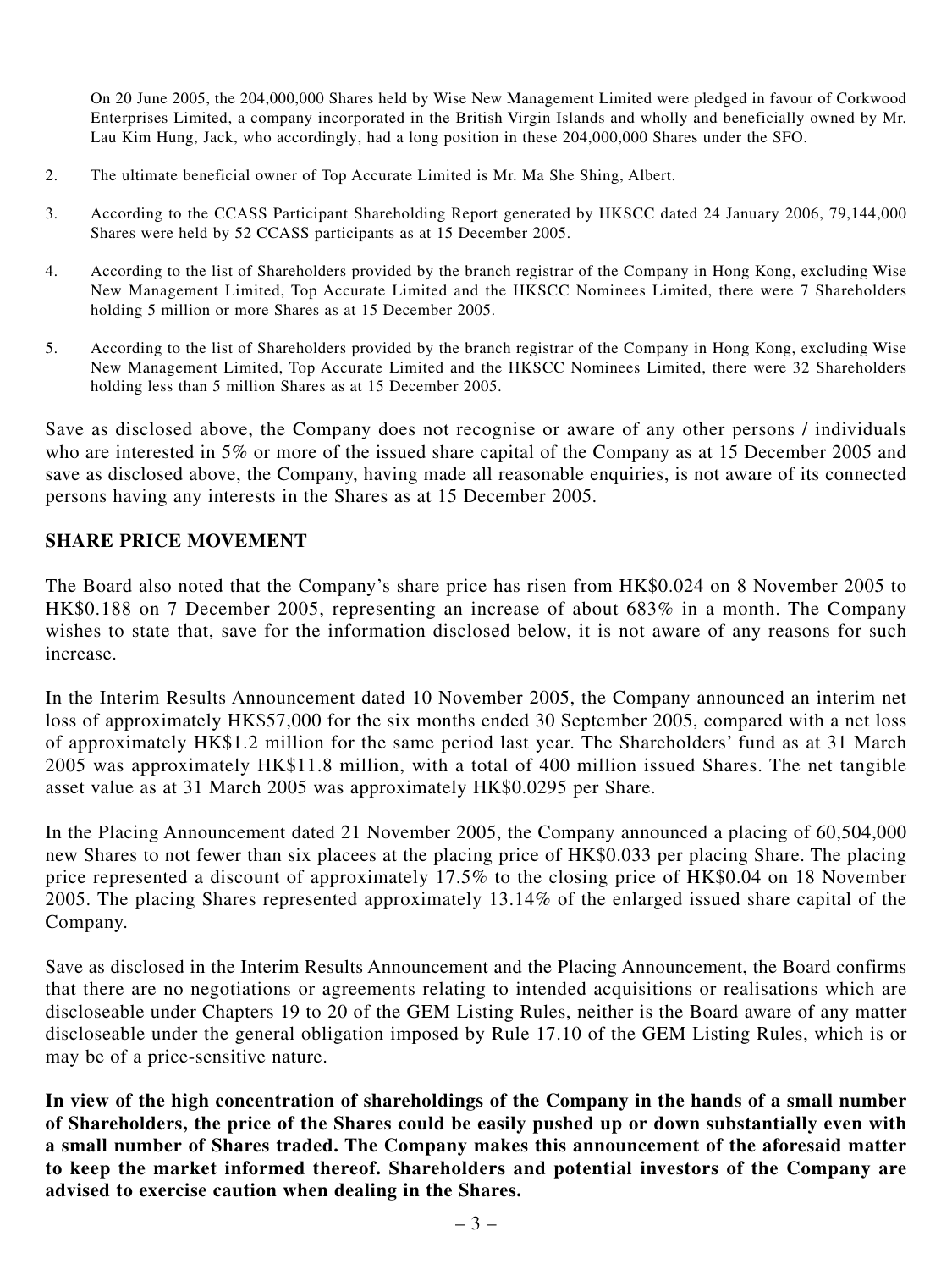## **DEFINITIONS**

In this announcement, the following expressions shall have the meanings set out below unless the context requires otherwise.

| "associates"                   | has the meaning ascribed thereto under the GEM Listing Rules                                                                                                                                                                                                                                                                                                                                                                                                 |
|--------------------------------|--------------------------------------------------------------------------------------------------------------------------------------------------------------------------------------------------------------------------------------------------------------------------------------------------------------------------------------------------------------------------------------------------------------------------------------------------------------|
| "Board"                        | the board of Directors                                                                                                                                                                                                                                                                                                                                                                                                                                       |
| "Cashtram"                     | <b>Cashtram Associates Limited</b>                                                                                                                                                                                                                                                                                                                                                                                                                           |
| "CCASS"                        | the Central Clearing and Settlement System established and operated<br>by HKSCC                                                                                                                                                                                                                                                                                                                                                                              |
| "Company"                      | FX Creations International Holdings Limited, a company incorporated<br>in the Cayman Islands with limited liability, the Shares of which are<br>listed on GEM                                                                                                                                                                                                                                                                                                |
| "Director(s)"                  | director(s) of the Company                                                                                                                                                                                                                                                                                                                                                                                                                                   |
| "Forge Smart"                  | Forge Smart Investments Limited                                                                                                                                                                                                                                                                                                                                                                                                                              |
| "FXHI"                         | FX Creations (Holdings) Inc.                                                                                                                                                                                                                                                                                                                                                                                                                                 |
| "GEM Listing Rules"            | the Rules Governing the Listing of Securities on the Growth Enterprise<br>Market of the Stock Exchange                                                                                                                                                                                                                                                                                                                                                       |
| "HKSCC"                        | Hong Kong Securities Clearing Company Limited                                                                                                                                                                                                                                                                                                                                                                                                                |
| "Interim Results Announcement" | the interim results of the Company for the six months ended 30<br>September 2005 as announced by an announcement of the Company<br>dated 10 November 2005                                                                                                                                                                                                                                                                                                    |
| "Placing Announcement"         | the announcement of the Company dated 21 November 2005 in relation<br>to its entering into a placing agreement with a placing agent dated 21<br>November 2005 for the placing of 60,504,000 new Shares to not less<br>than six placees of individuals, corporate, institutional investors who<br>are independent third parties independent of and not connected with<br>the Company or any of its connected persons (as defined in the GEM<br>Listing Rules) |
| "SFC"                          | Securities and Futures Commission                                                                                                                                                                                                                                                                                                                                                                                                                            |
| "SFO"                          | the Securities and Futures Ordinance (Chapter 571 of the Laws of<br>Hong Kong)                                                                                                                                                                                                                                                                                                                                                                               |
| "Stock Exchange"               | The Stock Exchange of Hong Kong Limited                                                                                                                                                                                                                                                                                                                                                                                                                      |